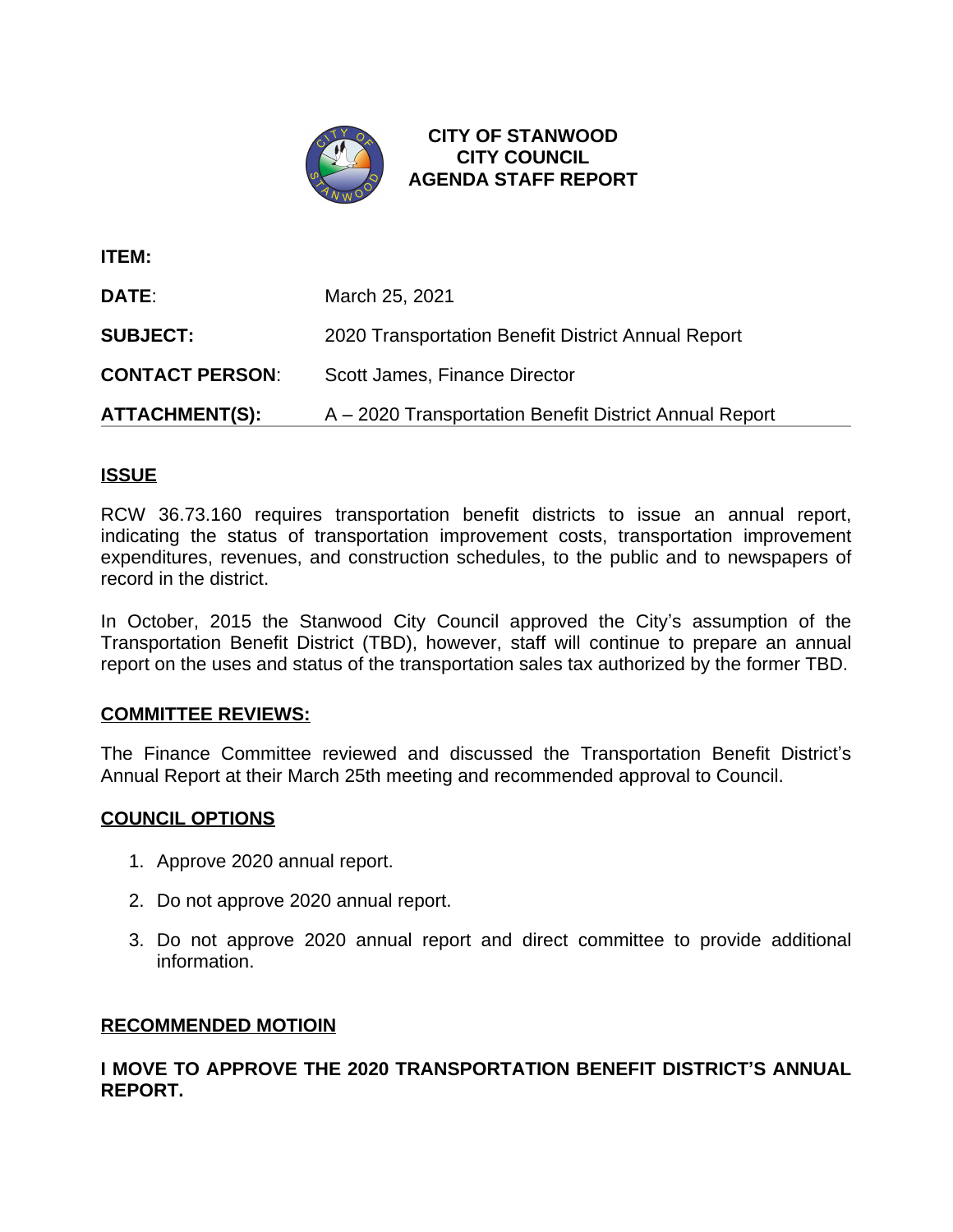# **Stanwood Transportation Sales Tax Fund 2020 Annual Report**

Presentation to City Council on March 25, 2021

## **Report Purpose**

This report provides information on the status of the Stanwood Transportation sales tax Fund and fulfills the requirements of the State of Washington for an annual report.

Following is an excerpt from the relevant state law.

RCW 36.73.160(2): A district shall issue an annual report, indicating the status of transportation improvement costs, transportation improvement expenditures, revenues, and construction schedules, to the public and to newspapers of record in the district.

## **Background**

Cities and counties are authorized to form transportation benefit districts under state law (Chapter 36.73 RCW) for the purpose of funding transportation projects. A transportation benefit district may cover an entire city; if so, it must be governed by a board comprised of the same members that are on the city council. Funding may be from various sources, including an additional 0.2% sales tax designated for TBD purposes.

In late 2012, the Stanwood City Council adopted Ordinance No. 1328 to establish a transportation benefit district that could fund selected transportation projects.

In February 2013, a ballot measure was passed by the citizens of the City of Stanwood to increase the city's sales tax by two tenths of one percent (0.2%); the proceeds of the additional sales tax would go to the newly formed TBD for the purpose of constructing and maintaining city streets. The sales tax increase became effective on July 1, 2013.

In 2015, Second Engrossed Substitute Senate Bill 5987 (2ESSB 5987) was passed by the State allowing cities to assume the rights, powers, functions and obligations of a transportation benefit districts. In October 2015, the Stanwood City Council conducted a public hearing and voted to assume the TBD. Effective January 1, 2016, The Stanwood Transportation Benefit District was assumed by the City of Stanwood, and all assets and liabilities were transferred to City Fund 108, Transportation Sales Tax Fund.

## **2020 Revenues**

In 2020, the Transportation Sales Tax Fund received \$561,210 in taxes, which is 17% higher than received in 2019. The fund also received interest of \$14,197, for total revenues of \$575,407.